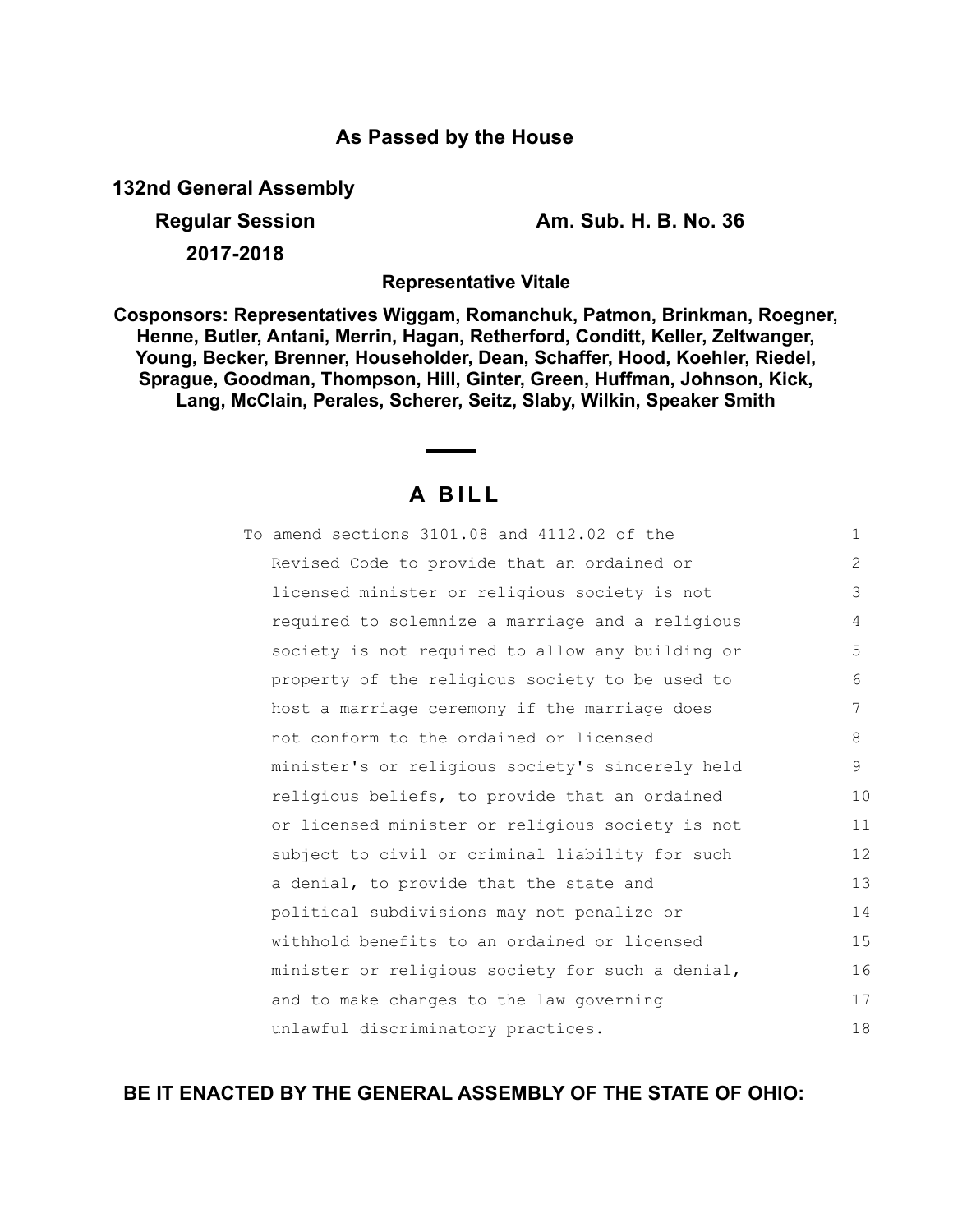### **Am. Sub. H. B. No. 36 Page 2 As Passed by the House**

| Section 1. That sections 3101.08 and 4112.02 of the              | 19 |
|------------------------------------------------------------------|----|
| Revised Code be amended to read as follows:                      | 20 |
| Sec. 3101.08. An ordained or licensed minister of any            | 21 |
| religious society or congregation within this state who is-      | 22 |
| licensed to solemnize marriages, a judge of a county court in    | 23 |
| accordance with section 1907.18 of the Revised Code, a judge of  | 24 |
| a municipal court in accordance with section 1901.14 of the      | 25 |
| Revised Code, a probate judge in accordance with section 2101.27 | 26 |
| of the Revised Code, the mayor of a municipal corporation in any | 27 |
| county in which such municipal corporation wholly or partly      | 28 |
| lies, the superintendent of the state school for the deaf, or-   | 29 |
| any religious society in conformity with the rules of its-       | 30 |
| ehurch, (A) The following persons or entities may join together  | 31 |
| as husband and wife any persons who are not prohibited by law-   | 32 |
| from being joined in solemnize any marriage allowed by law:      | 33 |
| (1) An ordained or licensed minister of any religious            | 34 |
| society or congregation within this state who is licensed to     | 35 |
| solemnize marriages;                                             | 36 |
| (2) A judge of a county court in accordance with section         | 37 |
| 1907.18 of the Revised Code;                                     | 38 |
| (3) A judge of a municipal court in accordance with              | 39 |
| section 1901.14 of the Revised Code;                             | 40 |
| (4) A probate judge in accordance with section 2101.27 of        | 41 |
| the Revised Code;                                                | 42 |
|                                                                  |    |
| (5) The mayor of a municipal corporation in any county in        | 43 |
| which the mayor's municipal corporation wholly or partly lies;   | 44 |
| (6) The superintendent of the state school for the deaf;         | 45 |
| (7) Any religious society in conformity with the rules of        | 46 |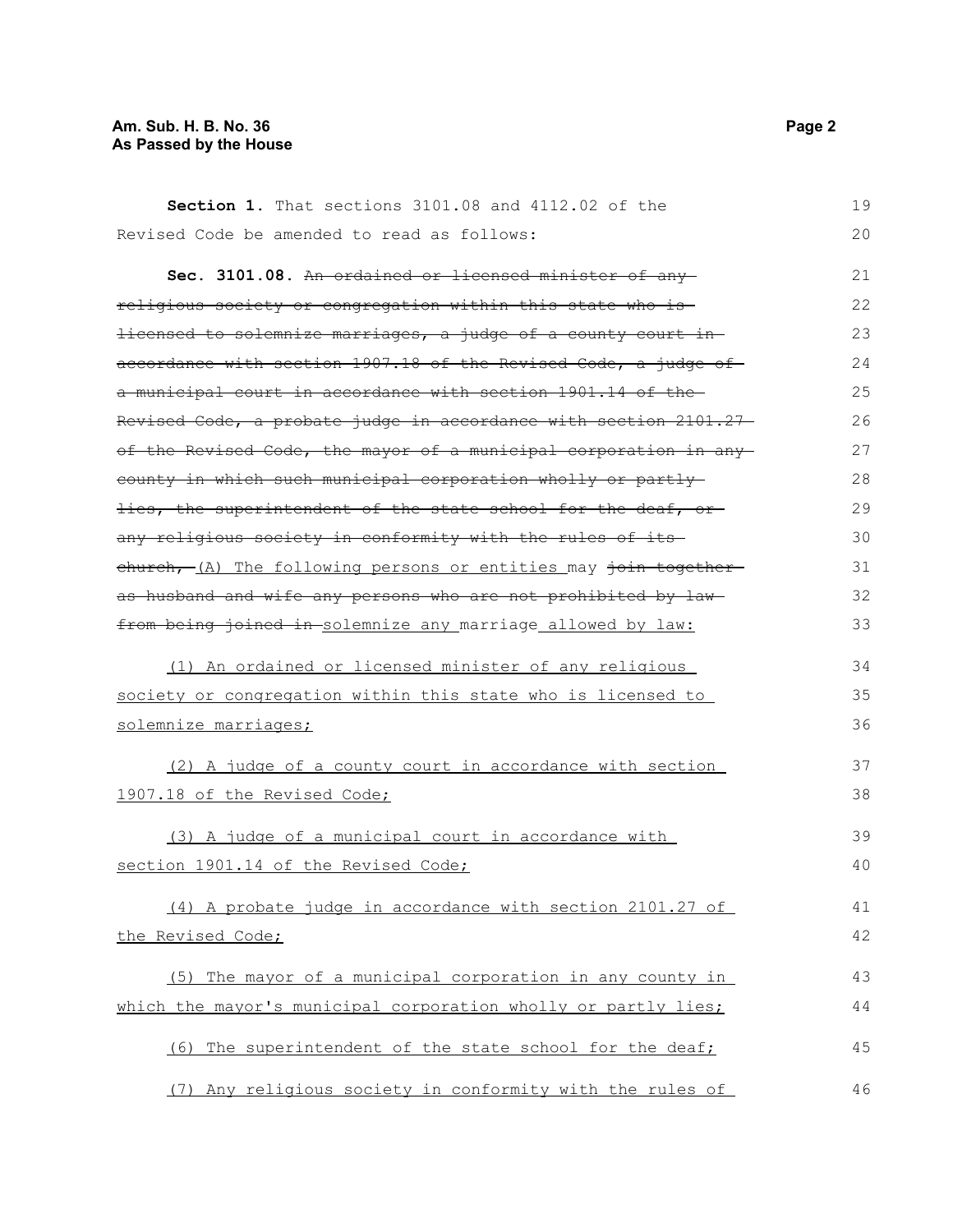| (B) (1) No ordained or licensed minister described in            | 48 |
|------------------------------------------------------------------|----|
| division (A)(1) of this section or religious society described   | 49 |
| in division (A) (7) of this section is required to solemnize a   | 50 |
| marriage that does not conform to the ordained or licensed       | 51 |
| minister's or religious society's sincerely held religious       | 52 |
| beliefs.                                                         | 53 |
| (2) No religious society is required to allow any building       | 54 |
| or property of the religious society to be used to host a        | 55 |
| marriage ceremony for a marriage that does not conform to the    | 56 |
| religious society's sincerely held religious beliefs.            | 57 |
| (C) If an ordained or licensed minister described in             | 58 |
| division (A)(1) of this section or a religious society described | 59 |
| in division (A) (7) of this section refuses to solemnize a       | 60 |
| marriage or refuses to allow any building or property of the     | 61 |
| religious society to be used to host a marriage ceremony because | 62 |
| of the ordained or licensed minister's or religious society's    | 63 |
| sincerely held religious beliefs, the ordained or licensed       | 64 |
| minister or religious society is immune from civil or criminal   | 65 |
| liability and neither the state nor a political subdivision of   | 66 |
| the state shall penalize or withhold any benefit or privilege    | 67 |
| from the ordained or licensed minister or religious society,     | 68 |
| including any governmental contract, grant, or license.          | 69 |
| Sec. 4112.02. It shall be an unlawful discriminatory             | 70 |
| practice:                                                        | 71 |
| (A) For any employer, because of the race, color,                | 72 |
| religion, sex, military status, national origin, disability,     | 73 |
| age, or ancestry of any person, to discharge without just cause, | 74 |
| to refuse to hire, or otherwise to discriminate against that     | 75 |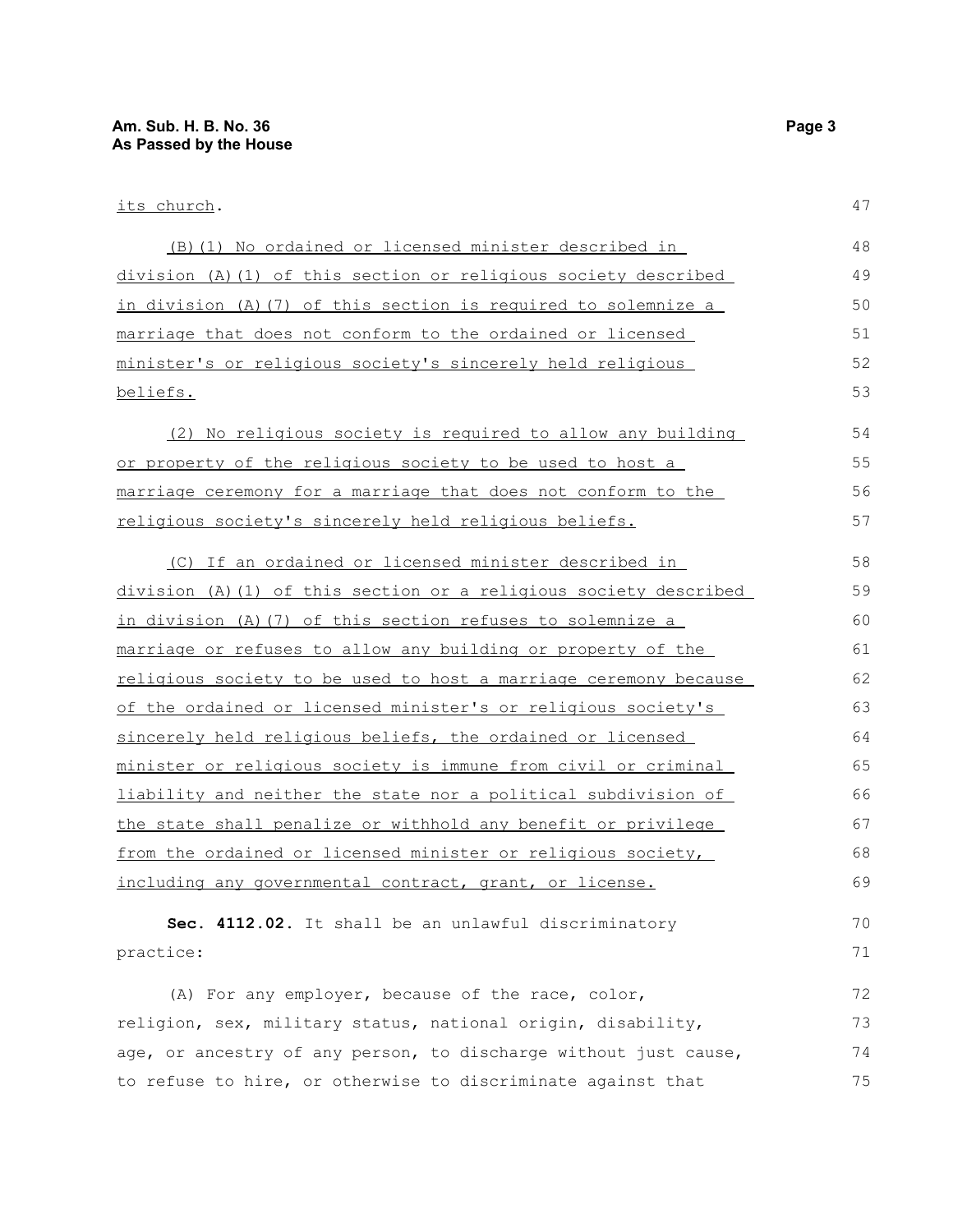person with respect to hire, tenure, terms, conditions, or privileges of employment, or any matter directly or indirectly related to employment.

(B) For an employment agency or personnel placement service, because of race, color, religion, sex, military status, national origin, disability, age, or ancestry, to do any of the following: 79 80 81 82

(1) Refuse or fail to accept, register, classify properly, or refer for employment, or otherwise discriminate against any person; 83 84 85

(2) Comply with a request from an employer for referral of applicants for employment if the request directly or indirectly indicates that the employer fails to comply with the provisions of sections 4112.01 to 4112.07 of the Revised Code.

(C) For any labor organization to do any of the following:

(1) Limit or classify its membership on the basis of race, color, religion, sex, military status, national origin, disability, age, or ancestry; 91 92 93

(2) Discriminate against, limit the employment opportunities of, or otherwise adversely affect the employment status, wages, hours, or employment conditions of any person as an employee because of race, color, religion, sex, military status, national origin, disability, age, or ancestry. 94 95 96 97 98

(D) For any employer, labor organization, or joint labormanagement committee controlling apprentice training programs to discriminate against any person because of race, color, religion, sex, military status, national origin, disability, or ancestry in admission to, or employment in, any program established to provide apprentice training. 99 100 101 102 103 104

76 77 78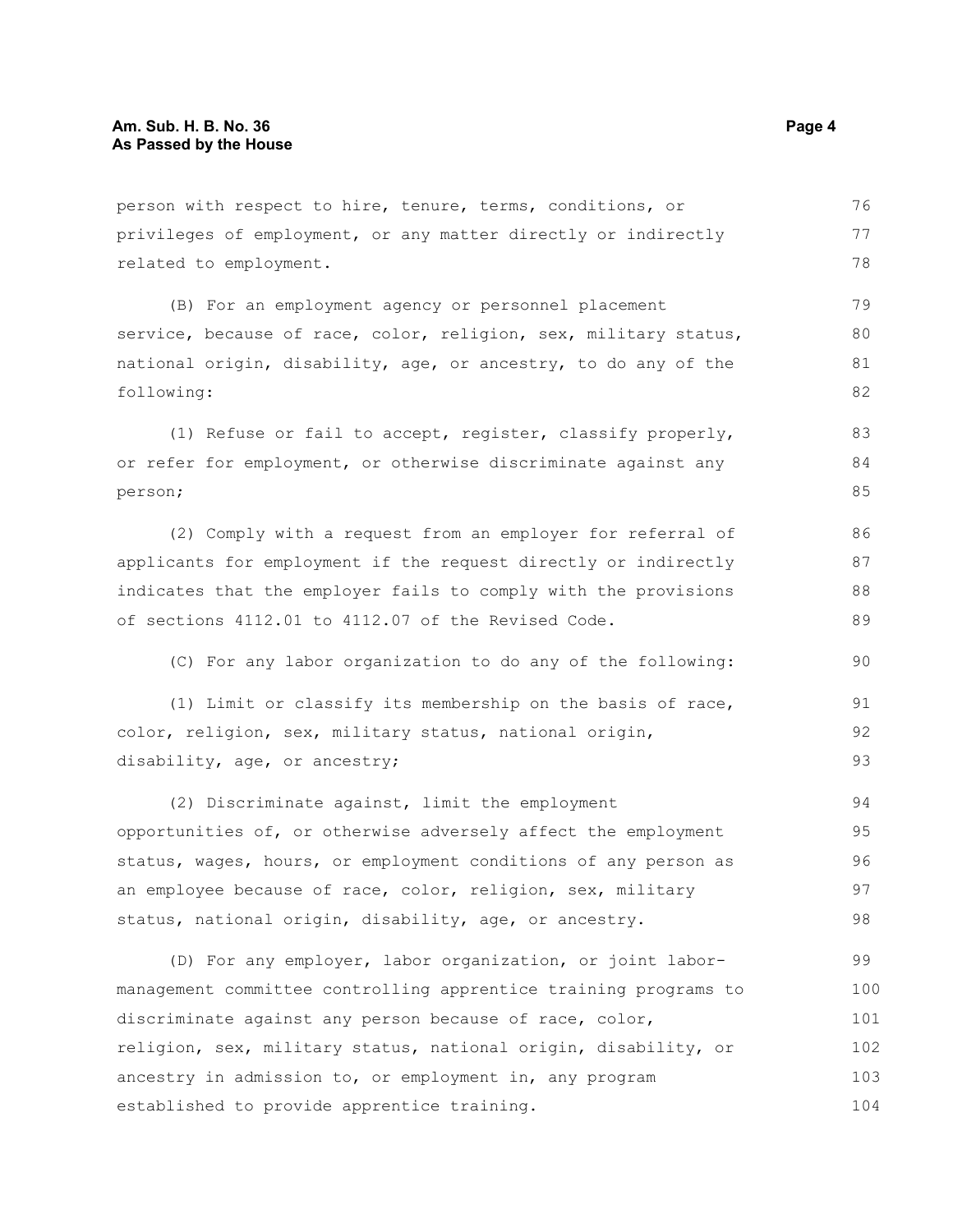### **Am. Sub. H. B. No. 36 Page 5 As Passed by the House**

| (E) Except where based on a bona fide occupational              | 105 |
|-----------------------------------------------------------------|-----|
| qualification certified in advance by the commission, for any   | 106 |
| employer, employment agency, personnel placement service, or    | 107 |
| labor organization, prior to employment or admission to         | 108 |
| membership, to do any of the following:                         | 109 |
| (1) Elicit or attempt to elicit any information concerning      | 110 |
| the race, color, religion, sex, military status, national       | 111 |
| origin, disability, age, or ancestry of an applicant for        | 112 |
| employment or membership;                                       | 113 |
| (2) Make or keep a record of the race, color, religion,         | 114 |
| sex, military status, national origin, disability, age, or      | 115 |
| ancestry of any applicant for employment or membership;         | 116 |
| (3) Use any form of application for employment, or              | 117 |
| personnel or membership blank, seeking to elicit information    | 118 |
| regarding race, color, religion, sex, military status, national | 119 |
| origin, disability, age, or ancestry; but an employer holding a | 120 |
| contract containing a nondiscrimination clause with the         | 121 |
| government of the United States, or any department or agency of | 122 |
| that government, may require an employee or applicant for       | 123 |
| employment to furnish documentary proof of United States        | 124 |
| citizenship and may retain that proof in the employer's         | 125 |
| personnel records and may use photographic or fingerprint       | 126 |
| identification for security purposes;                           | 127 |
|                                                                 | .   |

(4) Print or publish or cause to be printed or published any notice or advertisement relating to employment or membership indicating any preference, limitation, specification, or discrimination, based upon race, color, religion, sex, military status, national origin, disability, age, or ancestry; 128 129 130 131 132

(5) Announce or follow a policy of denying or limiting,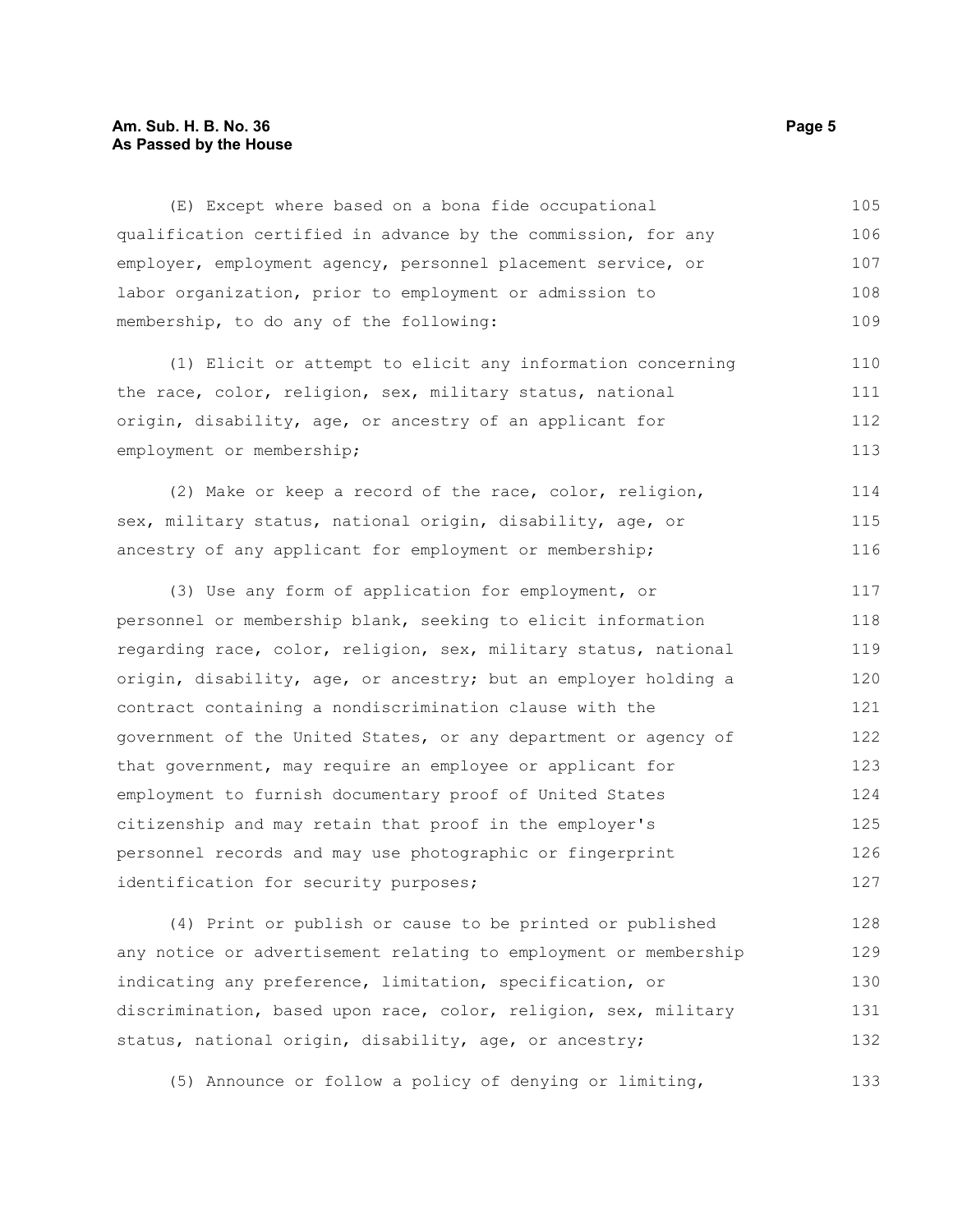through a quota system or otherwise, employment or membership opportunities of any group because of the race, color, religion, sex, military status, national origin, disability, age, or ancestry of that group; 134 135 137

(6) Utilize in the recruitment or hiring of persons any employment agency, personnel placement service, training school or center, labor organization, or any other employee-referring source known to discriminate against persons because of their race, color, religion, sex, military status, national origin, disability, age, or ancestry. 138 139 140 141 142 143

(F) For any person seeking employment to publish or cause to be published any advertisement that specifies or in any manner indicates that person's race, color, religion, sex, military status, national origin, disability, age, or ancestry, or expresses a limitation or preference as to the race, color, religion, sex, military status, national origin, disability, age, or ancestry of any prospective employer. 144 145 146 147 148 149 150

(G) For Except as provided in division (B)(2) of section 3101.08 of the Revised Code, for any proprietor or any employee, keeper, or manager of a place of public accommodation to deny to any person, except for reasons applicable alike to all persons regardless of race, color, religion, sex, military status, national origin, disability, age, or ancestry, the full enjoyment of the accommodations, advantages, facilities, or privileges of the place of public accommodation. 151 152 153 154 155 156 157 158

(H) Subject to section 4112.024 of the Revised Code, for any person to do any of the following: 159 160

(1) Refuse to sell, transfer, assign, rent, lease, sublease, or finance housing accommodations, refuse to negotiate 161 162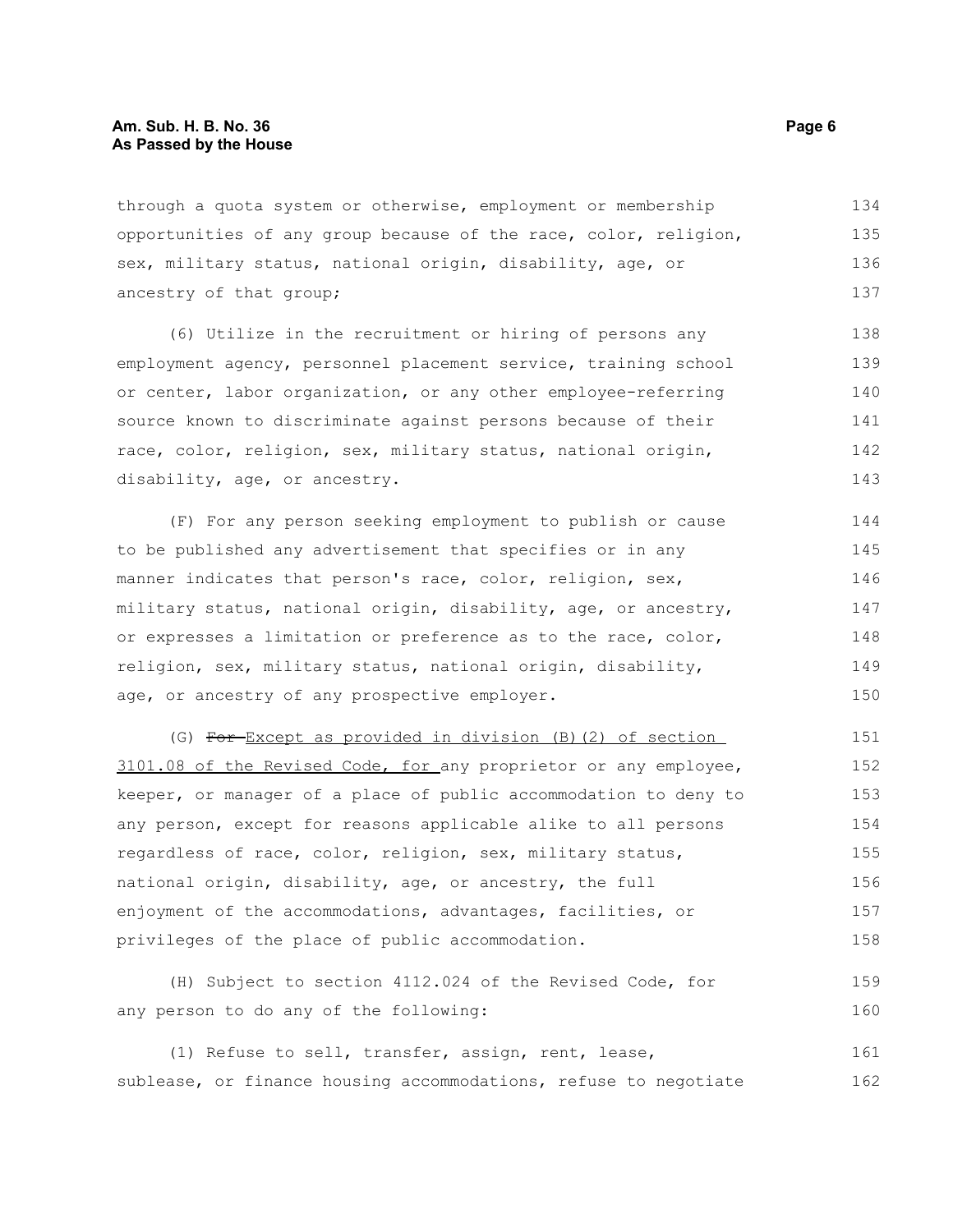for the sale or rental of housing accommodations, or otherwise deny or make unavailable housing accommodations because of race, color, religion, sex, military status, familial status, ancestry, disability, or national origin; 163 164 165 166

(2) Represent to any person that housing accommodations are not available for inspection, sale, or rental, when in fact they are available, because of race, color, religion, sex, military status, familial status, ancestry, disability, or national origin; 167 168 169 170 171

(3) Discriminate against any person in the making or purchasing of loans or the provision of other financial assistance for the acquisition, construction, rehabilitation, repair, or maintenance of housing accommodations, or any person in the making or purchasing of loans or the provision of other financial assistance that is secured by residential real estate, because of race, color, religion, sex, military status, familial status, ancestry, disability, or national origin or because of the racial composition of the neighborhood in which the housing accommodations are located, provided that the person, whether an individual, corporation, or association of any type, lends money as one of the principal aspects or incident to the person's principal business and not only as a part of the purchase price of an owner-occupied residence the person is selling nor merely casually or occasionally to a relative or friend; 172 173 174 175 176 177 178 179 180 181 182 183 184 185 186

(4) Discriminate against any person in the terms or conditions of selling, transferring, assigning, renting, leasing, or subleasing any housing accommodations or in furnishing facilities, services, or privileges in connection with the ownership, occupancy, or use of any housing accommodations, including the sale of fire, extended coverage, 187 188 189 190 191 192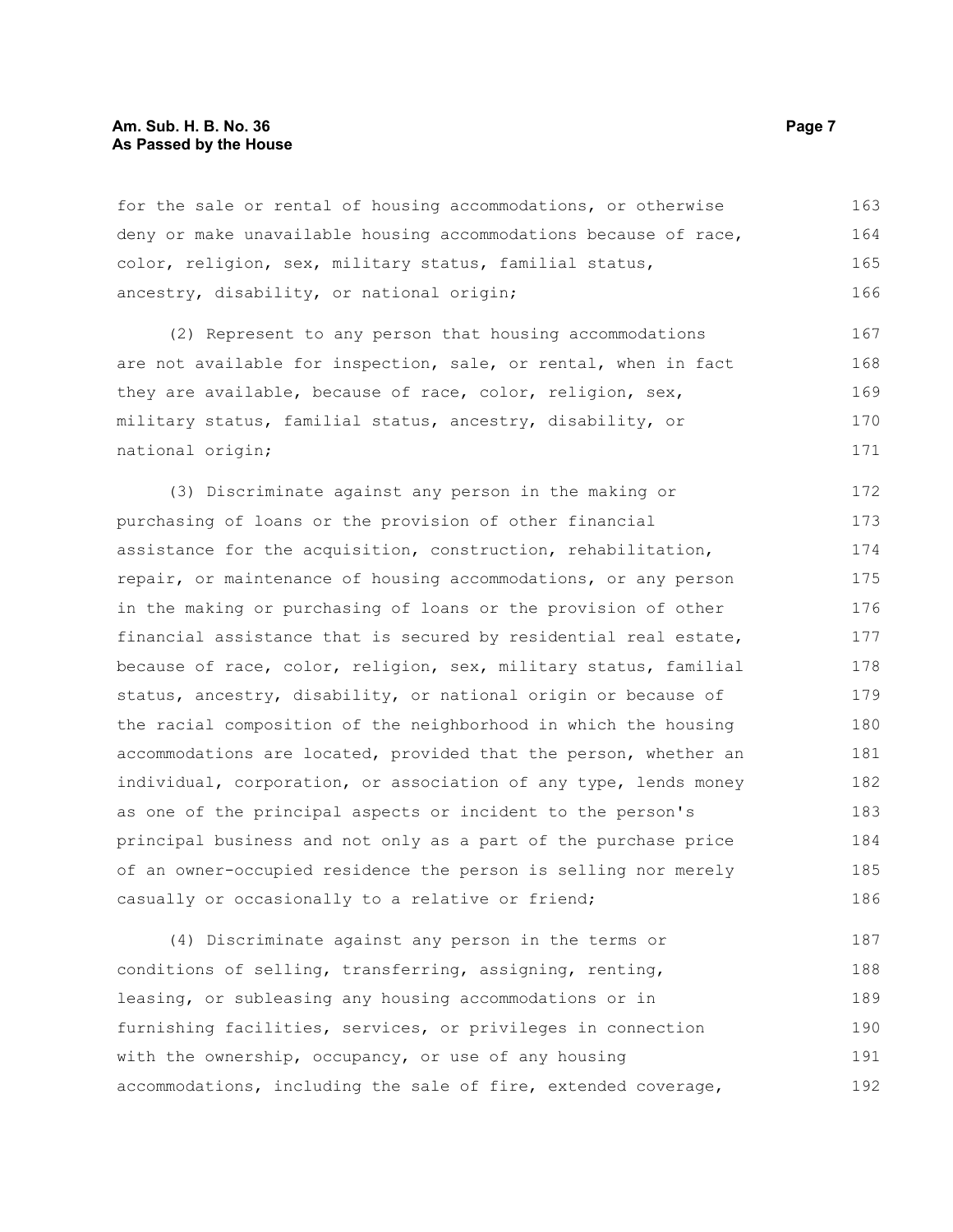### **Am. Sub. H. B. No. 36 Page 8 As Passed by the House**

or homeowners insurance, because of race, color, religion, sex, military status, familial status, ancestry, disability, or national origin or because of the racial composition of the neighborhood in which the housing accommodations are located; 193 194 195 196

(5) Discriminate against any person in the terms or conditions of any loan of money, whether or not secured by mortgage or otherwise, for the acquisition, construction, rehabilitation, repair, or maintenance of housing accommodations because of race, color, religion, sex, military status, familial status, ancestry, disability, or national origin or because of the racial composition of the neighborhood in which the housing accommodations are located; 197 198 199 200 201 202 203 204

(6) Refuse to consider without prejudice the combined income of both husband and wife for the purpose of extending mortgage credit to a married couple or either member of a married couple;

(7) Print, publish, or circulate any statement or advertisement, or make or cause to be made any statement or advertisement, relating to the sale, transfer, assignment, rental, lease, sublease, or acquisition of any housing accommodations, or relating to the loan of money, whether or not secured by mortgage or otherwise, for the acquisition, construction, rehabilitation, repair, or maintenance of housing accommodations, that indicates any preference, limitation, specification, or discrimination based upon race, color, religion, sex, military status, familial status, ancestry, disability, or national origin, or an intention to make any such preference, limitation, specification, or discrimination; 209 210 211 212 213 214 215 216 217 218 219 220

(8) Except as otherwise provided in division (H)(8) or (17) of this section, make any inquiry, elicit any information, 221 222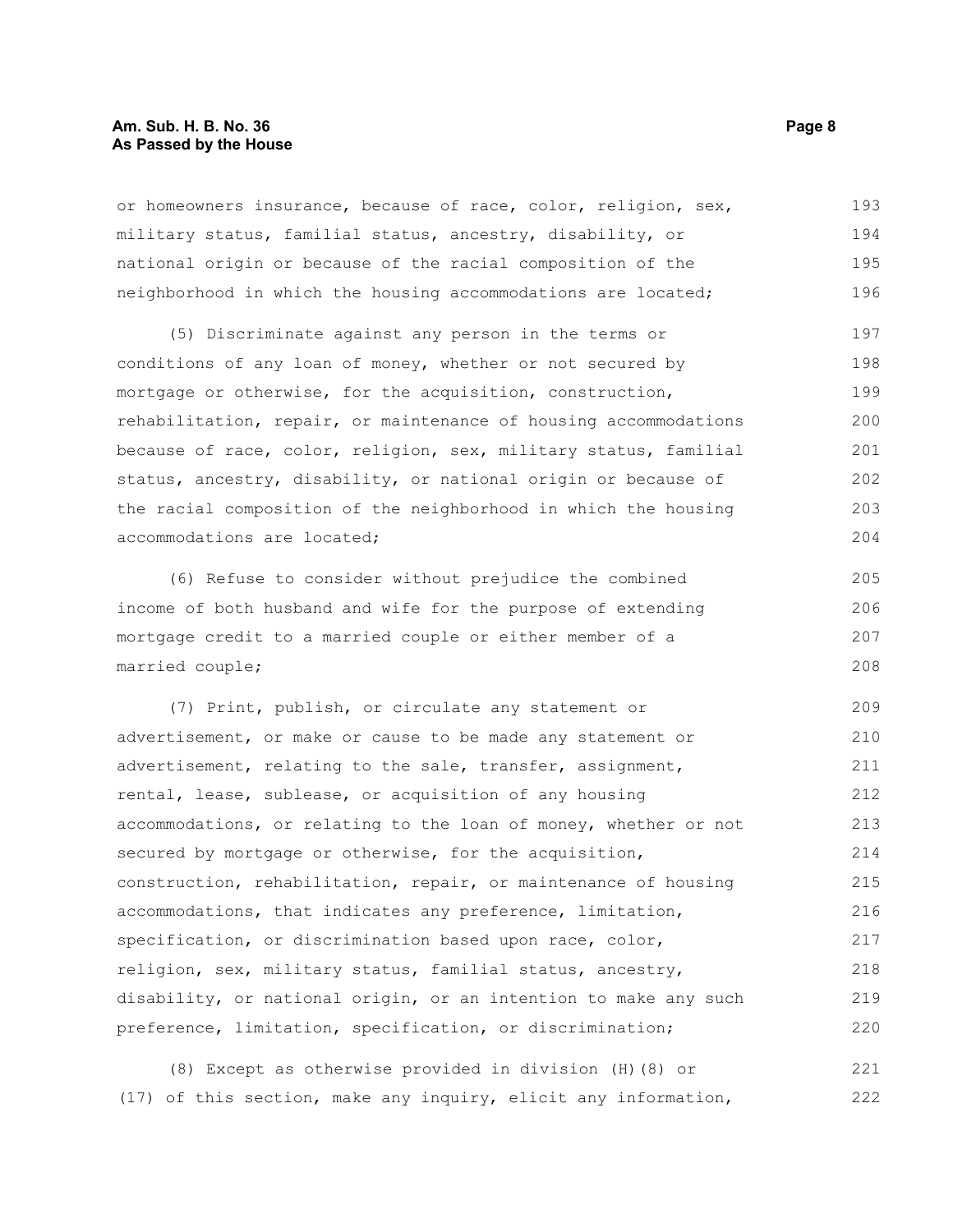make or keep any record, or use any form of application containing questions or entries concerning race, color, religion, sex, military status, familial status, ancestry, disability, or national origin in connection with the sale or lease of any housing accommodations or the loan of any money, whether or not secured by mortgage or otherwise, for the acquisition, construction, rehabilitation, repair, or maintenance of housing accommodations. Any person may make inquiries, and make and keep records, concerning race, color, religion, sex, military status, familial status, ancestry, disability, or national origin for the purpose of monitoring compliance with this chapter. 223 224 225 226 227 228 229 230 231 232 233 234

(9) Include in any transfer, rental, or lease of housing accommodations any restrictive covenant, or honor or exercise, or attempt to honor or exercise, any restrictive covenant;

(10) Induce or solicit, or attempt to induce or solicit, a housing accommodations listing, sale, or transaction by representing that a change has occurred or may occur with respect to the racial, religious, sexual, military status, familial status, or ethnic composition of the block, neighborhood, or other area in which the housing accommodations are located, or induce or solicit, or attempt to induce or solicit, a housing accommodations listing, sale, or transaction by representing that the presence or anticipated presence of persons of any race, color, religion, sex, military status, familial status, ancestry, disability, or national origin, in the block, neighborhood, or other area will or may have results including, but not limited to, the following: 238 239 240 241 242 243 244 245 246 247 248 249 250

(a) The lowering of property values; 251

(b) A change in the racial, religious, sexual, military

235 236 237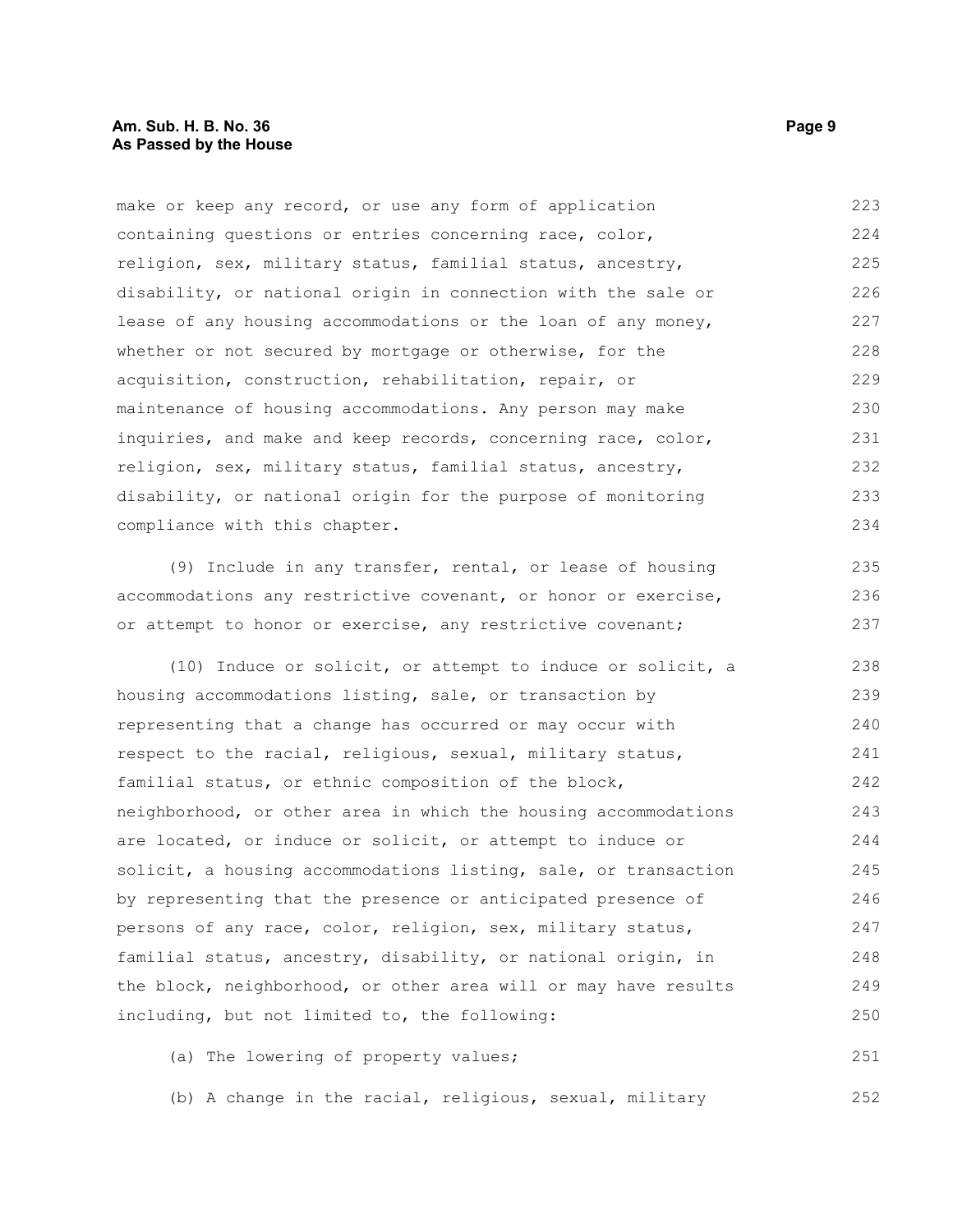| neighborhood, or other area;                                     |     |
|------------------------------------------------------------------|-----|
| (c) An increase in criminal or antisocial behavior in the        | 255 |
| block, neighborhood, or other area;                              | 256 |
| (d) A decline in the quality of the schools serving the          | 257 |
| block, neighborhood, or other area.                              | 258 |
| (11) Deny any person access to or membership or                  | 259 |
| participation in any multiple-listing service, real estate       | 260 |
| brokers' organization, or other service, organization, or        | 261 |
| facility relating to the business of selling or renting housing  | 262 |
| accommodations, or discriminate against any person in the terms  | 263 |
| or conditions of that access, membership, or participation, on   | 264 |
| account of race, color, religion, sex, military status, familial | 265 |
| status, national origin, disability, or ancestry;                | 266 |
| (12) Coerce, intimidate, threaten, or interfere with any         | 267 |
| person in the exercise or enjoyment of, or on account of that    | 268 |
| person's having exercised or enjoyed or having aided or          | 269 |
| encouraged any other person in the exercise or enjoyment of, any | 270 |
| right granted or protected by division (H) of this section;      | 271 |
| (13) Discourage or attempt to discourage the purchase by a       | 272 |
| prospective purchaser of housing accommodations, by representing | 273 |
| that any block, neighborhood, or other area has undergone or     | 274 |
| might undergo a change with respect to its religious, racial,    | 275 |
| sexual, military status, familial status, or ethnic composition; | 276 |
| (14) Refuse to sell, transfer, assign, rent, lease,              | 277 |
| sublease, or finance, or otherwise deny or withhold, a burial    | 278 |
| lot from any person because of the race, color, sex, military    | 279 |
| status, familial status, age, ancestry, disability, or national  | 280 |

status, familial status, or ethnic composition of the block,

origin of any prospective owner or user of the lot;

253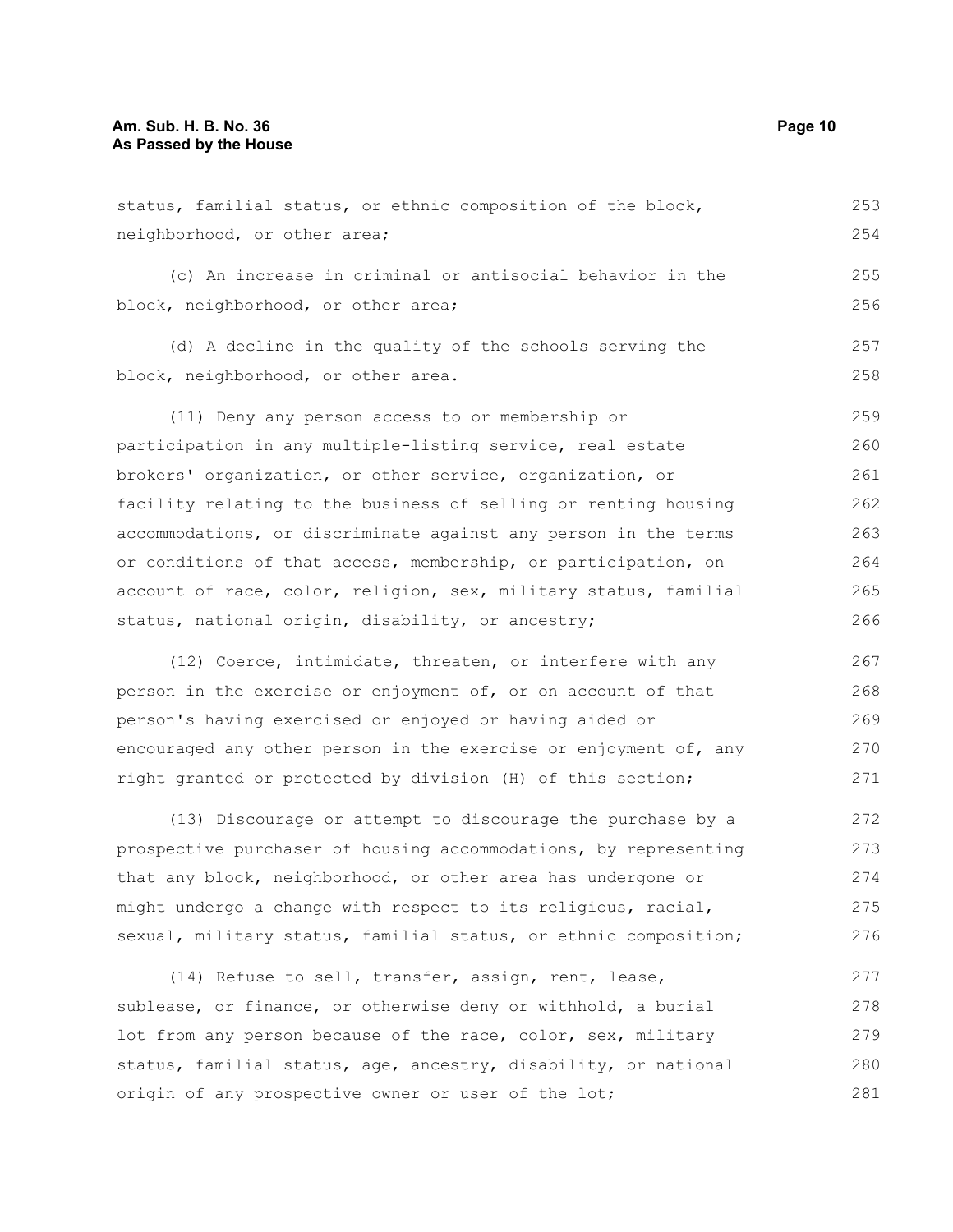### **Am. Sub. H. B. No. 36 Page 11 As Passed by the House**

| (15) Discriminate in the sale or rental of, or otherwise         | 282 |
|------------------------------------------------------------------|-----|
| make unavailable or deny, housing accommodations to any buyer or | 283 |
| renter because of a disability of any of the following:          | 284 |
| (a) The buyer or renter;                                         | 285 |
| (b) A person residing in or intending to reside in the           | 286 |
| housing accommodations after they are sold, rented, or made      | 287 |
| available;                                                       | 288 |
| (c) Any individual associated with the person described in       | 289 |
| division (H) (15) (b) of this section.                           | 290 |
| (16) Discriminate in the terms, conditions, or privileges        | 291 |
| of the sale or rental of housing accommodations to any person or | 292 |
| in the provision of services or facilities to any person in      | 293 |
| connection with the housing accommodations because of a          | 294 |
| disability of any of the following:                              | 295 |
| (a) That person;                                                 | 296 |
| (b) A person residing in or intending to reside in the           | 297 |
| housing accommodations after they are sold, rented, or made      |     |
| available;                                                       | 299 |
| (c) Any individual associated with the person described in       | 300 |
| division (H) (16) (b) of this section.                           | 301 |
| (17) Except as otherwise provided in division (H) (17) of        | 302 |
| this section, make an inquiry to determine whether an applicant  | 303 |
| for the sale or rental of housing accommodations, a person       | 304 |
| residing in or intending to reside in the housing accommodations | 305 |
| after they are sold, rented, or made available, or any           | 306 |
|                                                                  |     |
| individual associated with that person has a disability, or make | 307 |
| an inquiry to determine the nature or severity of a disability   | 308 |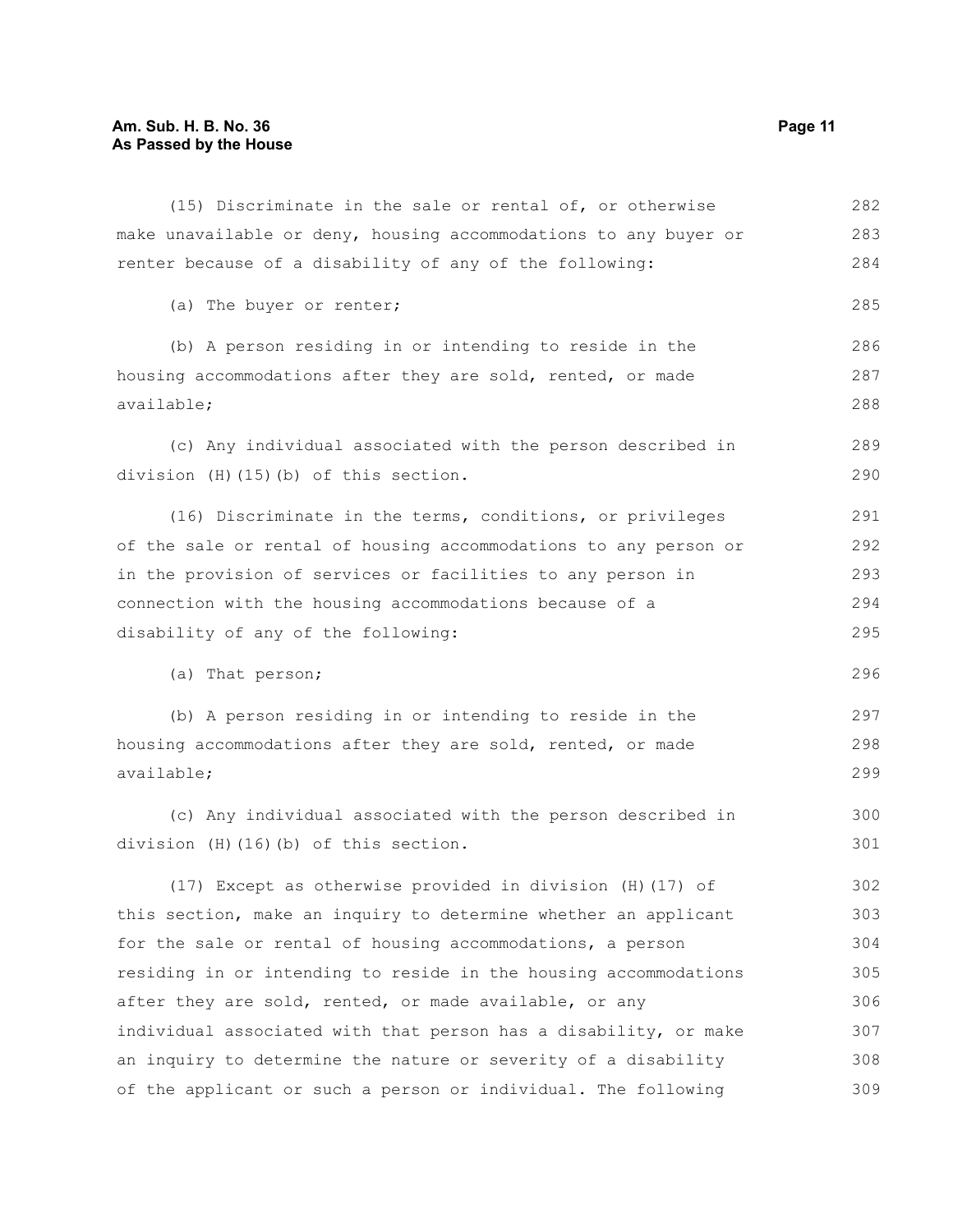inquiries may be made of all applicants for the sale or rental of housing accommodations, regardless of whether they have disabilities: (a) An inquiry into an applicant's ability to meet the requirements of ownership or tenancy; (b) An inquiry to determine whether an applicant is qualified for housing accommodations available only to persons with disabilities or persons with a particular type of disability; (c) An inquiry to determine whether an applicant is qualified for a priority available to persons with disabilities or persons with a particular type of disability; (d) An inquiry to determine whether an applicant currently uses a controlled substance in violation of section 2925.11 of the Revised Code or a substantively comparable municipal ordinance; (e) An inquiry to determine whether an applicant at any time has been convicted of or pleaded guilty to any offense, an element of which is the illegal sale, offer to sell, cultivation, manufacture, other production, shipment, transportation, delivery, or other distribution of a controlled substance. (18)(a) Refuse to permit, at the expense of a person with a disability, reasonable modifications of existing housing accommodations that are occupied or to be occupied by the person 310 311 312 313 314 315 316 317 318 319 320 321 322 323 324 325 326 327 328 329 330 331 332 333 334

with a disability, if the modifications may be necessary to afford the person with a disability full enjoyment of the housing accommodations. This division does not preclude a landlord of housing accommodations that are rented or to be 335 336 337 338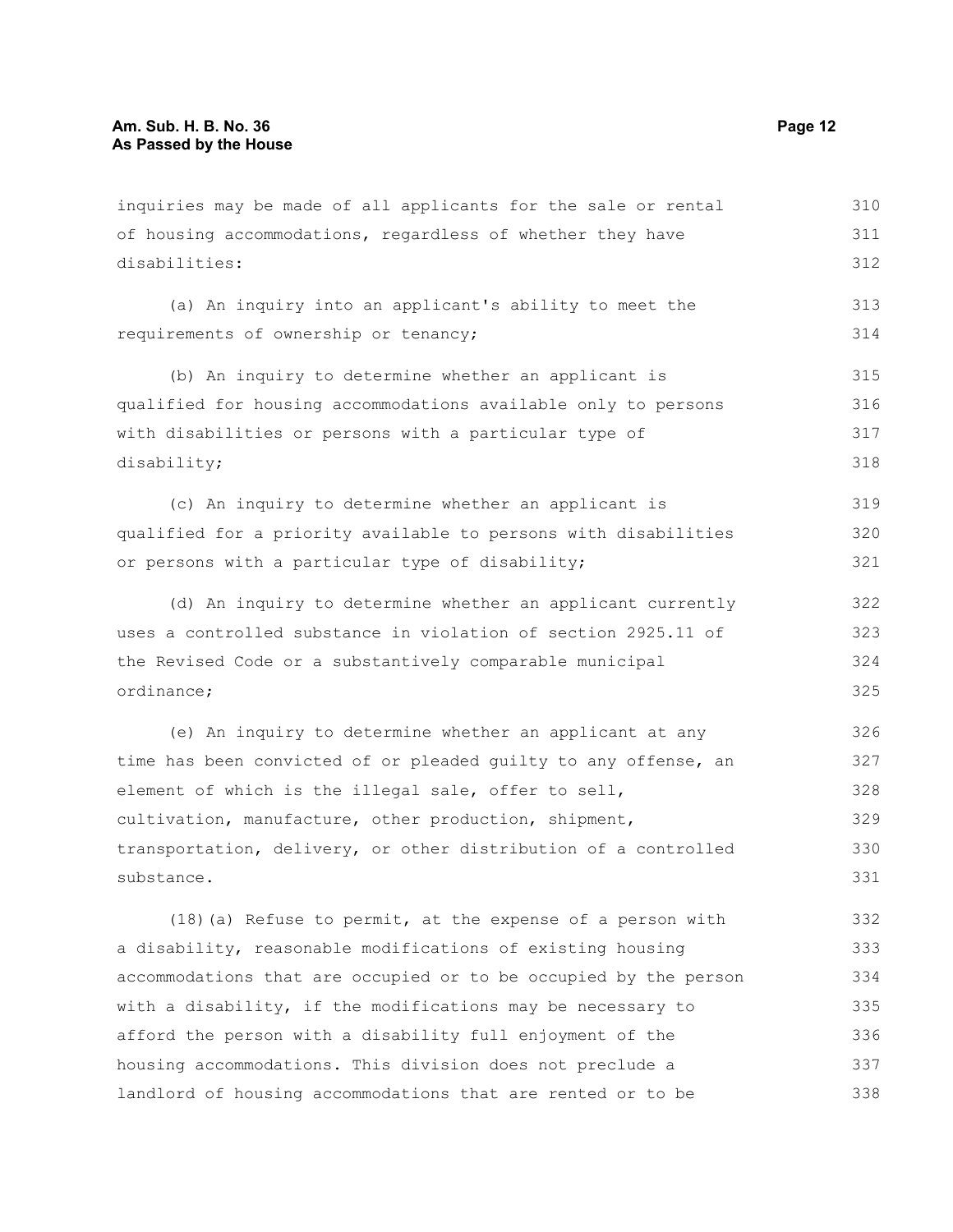rented to a disabled tenant from conditioning permission for a proposed modification upon the disabled tenant's doing one or more of the following: 339 340 341

(i) Providing a reasonable description of the proposed modification and reasonable assurances that the proposed modification will be made in a workerlike manner and that any required building permits will be obtained prior to the commencement of the proposed modification; 342 343 344 345 346

(ii) Agreeing to restore at the end of the tenancy the interior of the housing accommodations to the condition they were in prior to the proposed modification, but subject to reasonable wear and tear during the period of occupancy, if it is reasonable for the landlord to condition permission for the proposed modification upon the agreement; 347 348 349 350 351 352

(iii) Paying into an interest-bearing escrow account that is in the landlord's name, over a reasonable period of time, a reasonable amount of money not to exceed the projected costs at the end of the tenancy of the restoration of the interior of the housing accommodations to the condition they were in prior to the proposed modification, but subject to reasonable wear and tear during the period of occupancy, if the landlord finds the account reasonably necessary to ensure the availability of funds for the restoration work. The interest earned in connection with an escrow account described in this division shall accrue to the benefit of the disabled tenant who makes payments into the account.

(b) A landlord shall not condition permission for a proposed modification upon a disabled tenant's payment of a security deposit that exceeds the customarily required security deposit of all tenants of the particular housing accommodations. 365 366 367 368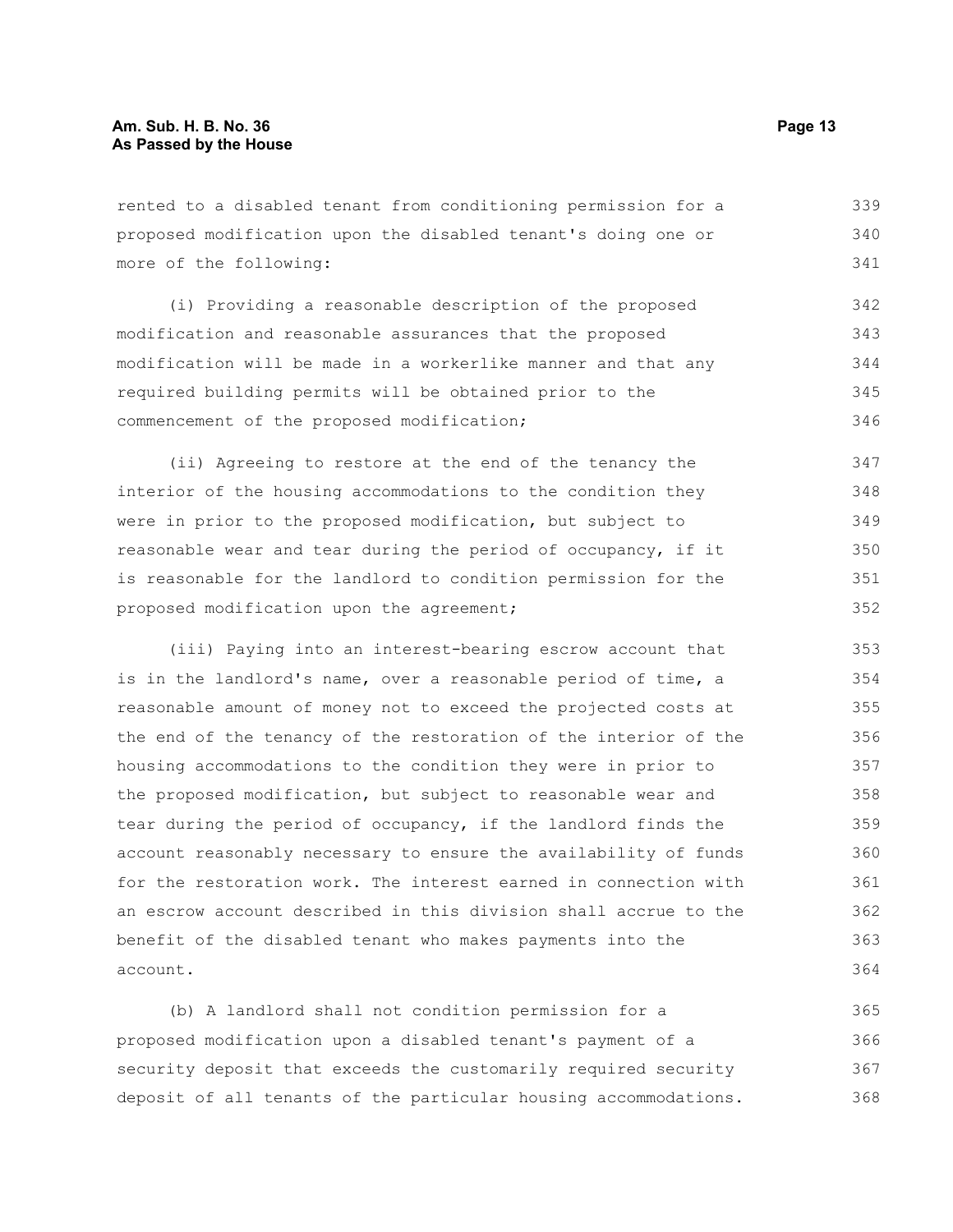### **Am. Sub. H. B. No. 36 Page 14 As Passed by the House**

(19) Refuse to make reasonable accommodations in rules, policies, practices, or services when necessary to afford a person with a disability equal opportunity to use and enjoy a dwelling unit, including associated public and common use areas; (20) Fail to comply with the standards and rules adopted under division (A) of section 3781.111 of the Revised Code; (21) Discriminate against any person in the selling, brokering, or appraising of real property because of race, color, religion, sex, military status, familial status, ancestry, disability, or national origin; (22) Fail to design and construct covered multifamily dwellings for first occupancy on or after June 30, 1992, in accordance with the following conditions: (a) The dwellings shall have at least one building entrance on an accessible route, unless it is impractical to do so because of the terrain or unusual characteristics of the site. (b) With respect to dwellings that have a building entrance on an accessible route, all of the following apply: (i) The public use areas and common use areas of the dwellings shall be readily accessible to and usable by persons with a disability. (ii) All the doors designed to allow passage into and within all premises shall be sufficiently wide to allow passage by persons with a disability who are in wheelchairs. (iii) All premises within covered multifamily dwelling units shall contain an accessible route into and through the dwelling; all light switches, electrical outlets, thermostats, 369 370 371 372 373 374 375 376 377 378 379 380 381 382 383 384 385 386 387 388 389 390 391 392 393 394 395 396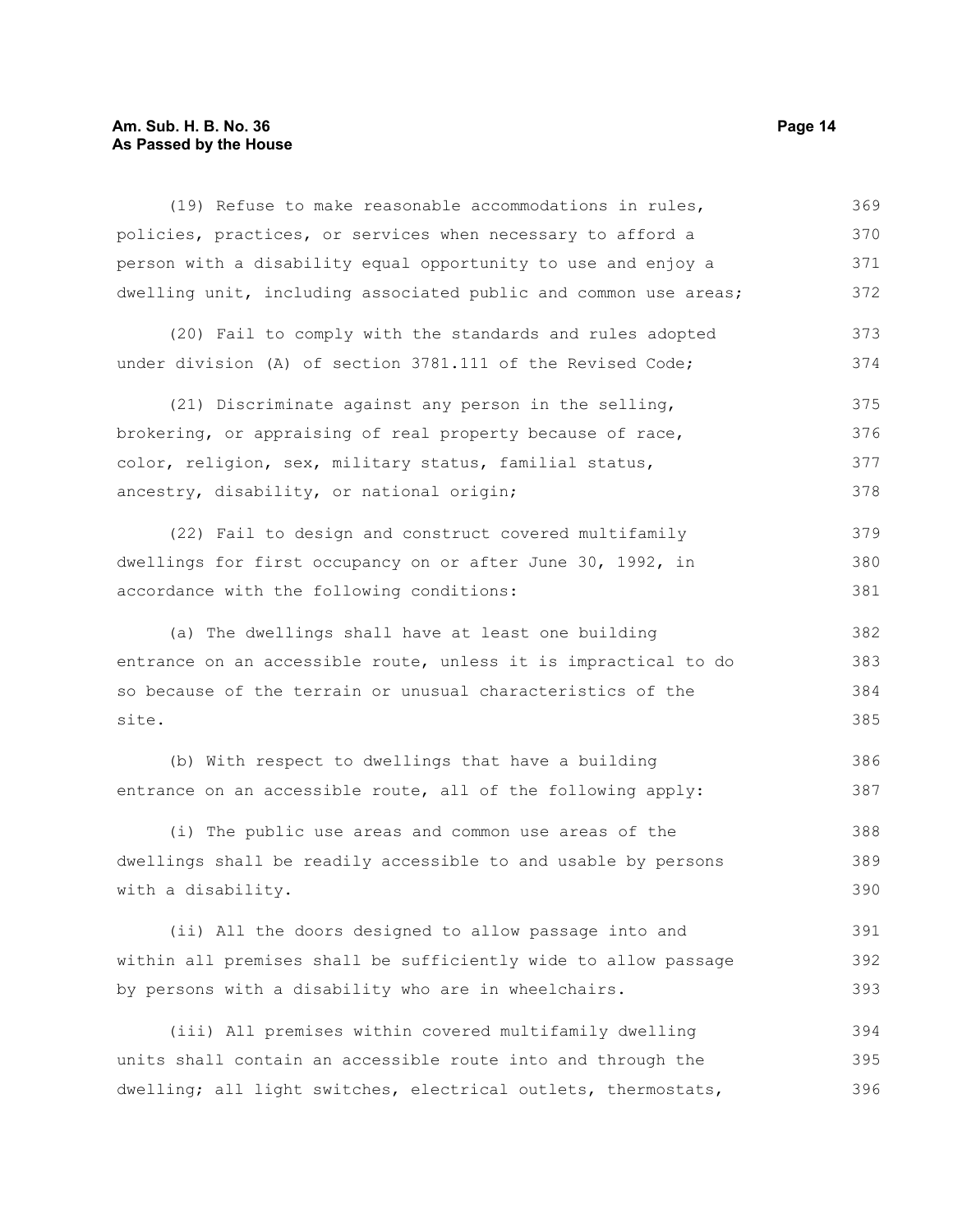### **Am. Sub. H. B. No. 36 Page 15 As Passed by the House**

and other environmental controls within such units shall be in accessible locations; the bathroom walls within such units shall contain reinforcements to allow later installation of grab bars; and the kitchens and bathrooms within such units shall be designed and constructed in a manner that enables an individual in a wheelchair to maneuver about such rooms. 397 398 399 400 401 402

For purposes of division (H)(22) of this section, "covered multifamily dwellings" means buildings consisting of four or more units if such buildings have one or more elevators and ground floor units in other buildings consisting of four or more units. 403 404 405 406 407

(I) For any person to discriminate in any manner against any other person because that person has opposed any unlawful discriminatory practice defined in this section or because that person has made a charge, testified, assisted, or participated in any manner in any investigation, proceeding, or hearing under sections 4112.01 to 4112.07 of the Revised Code. 408 409 410 411 412 413

(J) For any person to aid, abet, incite, compel, or coerce the doing of any act declared by this section to be an unlawful discriminatory practice, to obstruct or prevent any person from complying with this chapter or any order issued under it, or to attempt directly or indirectly to commit any act declared by this section to be an unlawful discriminatory practice. 414 415 416 417 418 419

(K) Nothing in divisions (A) to (E) of this section shall be construed to require a person with a disability to be employed or trained under circumstances that would significantly increase the occupational hazards affecting either the person with a disability, other employees, the general public, or the facilities in which the work is to be performed, or to require the employment or training of a person with a disability in a 420 421 422 423 424 425 426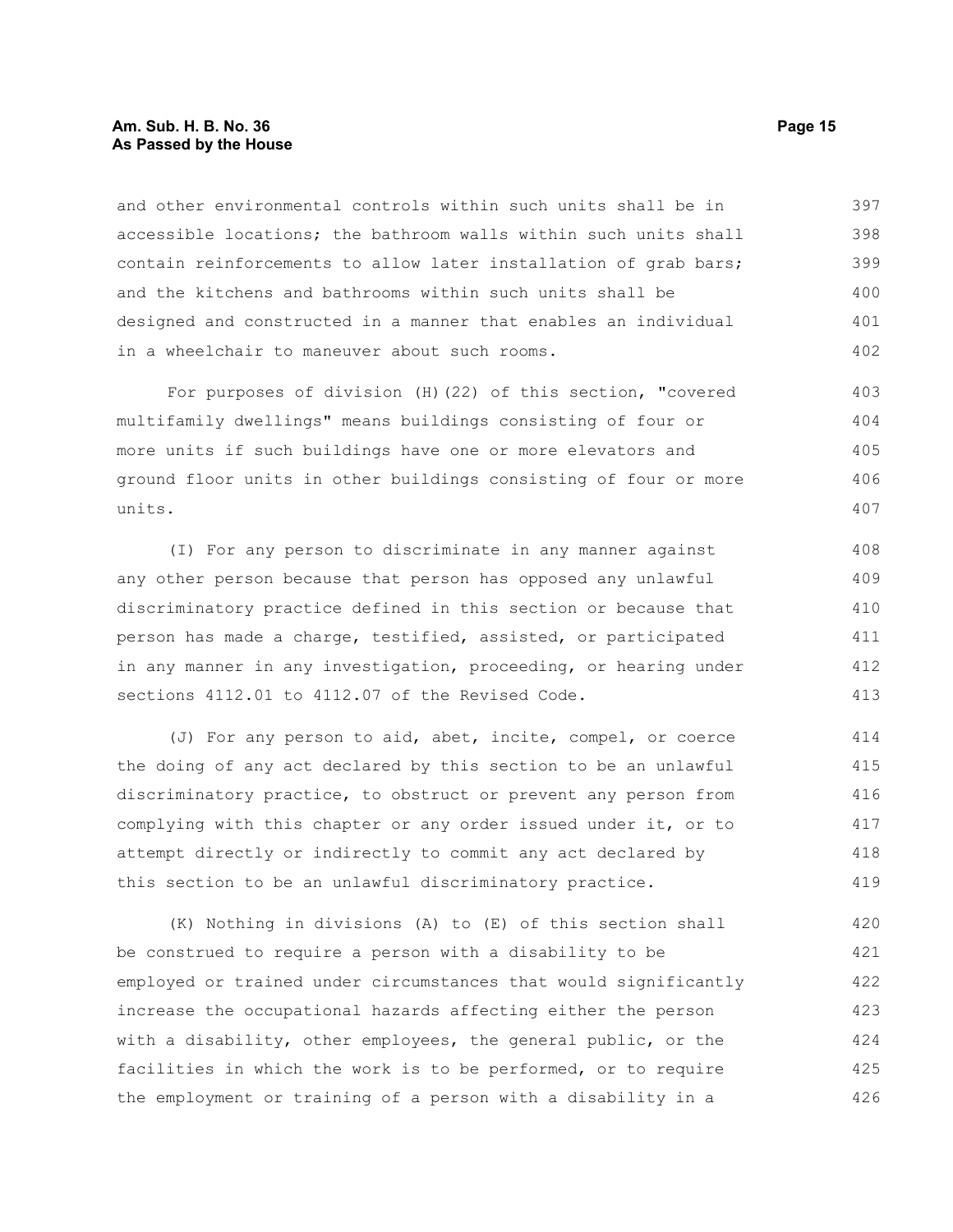job that requires the person with a disability routinely to undertake any task, the performance of which is substantially and inherently impaired by the person's disability. 427 428 429

(L) An aggrieved individual may enforce the individual's rights relative to discrimination on the basis of age as provided for in this section by instituting a civil action, within one hundred eighty days after the alleged unlawful discriminatory practice occurred, in any court with jurisdiction for any legal or equitable relief that will effectuate the individual's rights. 430 431 432 433 434 435 436

A person who files a civil action under this division is barred, with respect to the practices complained of, from instituting a civil action under section 4112.14 of the Revised Code and from filing a charge with the commission under section 4112.05 of the Revised Code. 437 438 439 440 441

(M) With regard to age, it shall not be an unlawful discriminatory practice and it shall not constitute a violation of division (A) of section 4112.14 of the Revised Code for any employer, employment agency, joint labor-management committee controlling apprenticeship training programs, or labor organization to do any of the following: 442 443 444 445 446 447

(1) Establish bona fide employment qualifications reasonably related to the particular business or occupation that may include standards for skill, aptitude, physical capability, intelligence, education, maturation, and experience; 448 449 450 451

(2) Observe the terms of a bona fide seniority system or any bona fide employee benefit plan, including, but not limited to, a retirement, pension, or insurance plan, that is not a subterfuge to evade the purposes of this section. However, no 452 453 454 455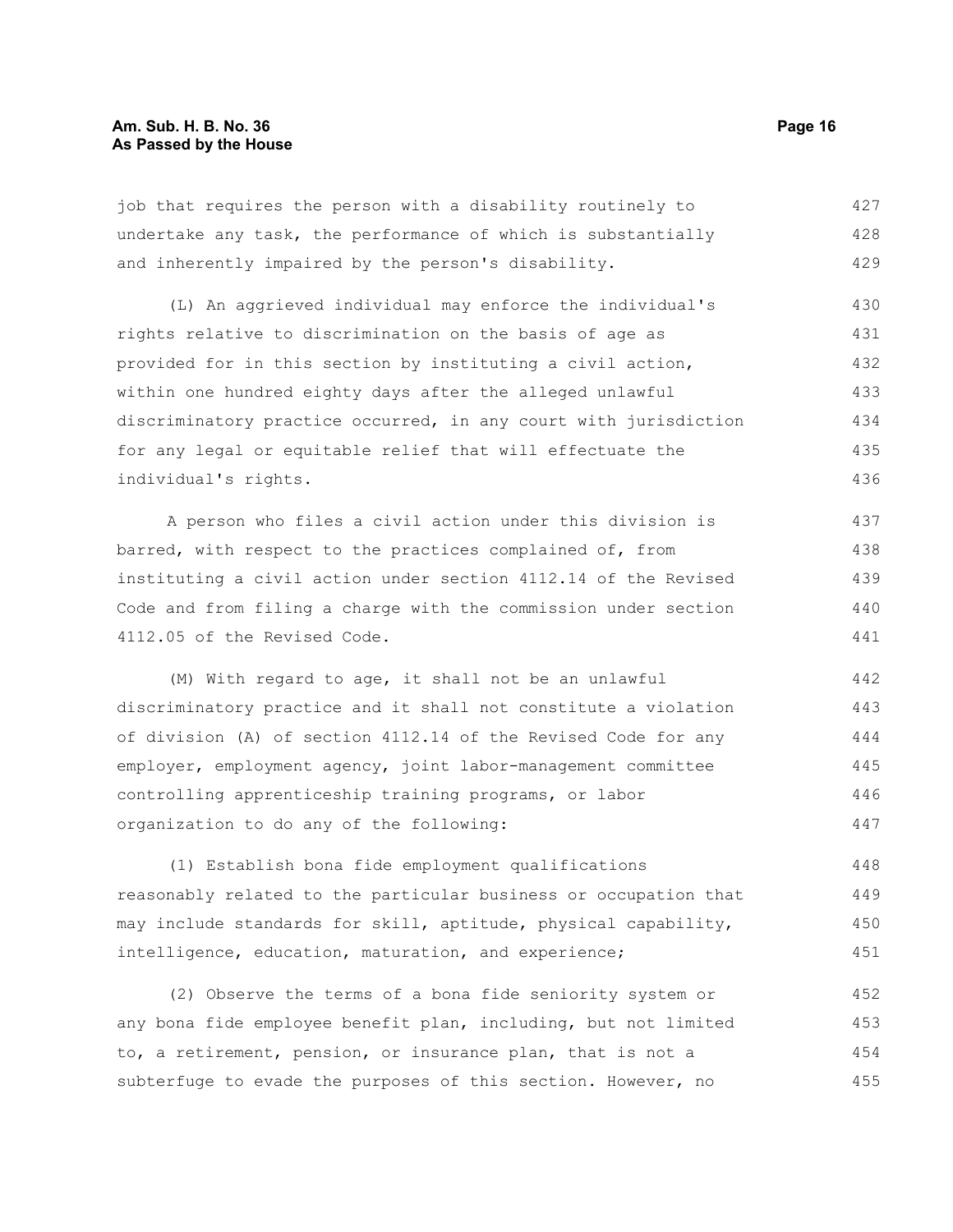### **Am. Sub. H. B. No. 36 Page 17 As Passed by the House**

such employee benefit plan shall excuse the failure to hire any individual, and no such seniority system or employee benefit plan shall require or permit the involuntary retirement of any individual, because of the individual's age except as provided for in the "Age Discrimination in Employment Act Amendment of 1978," 92 Stat. 189, 29 U.S.C.A. 623, as amended by the "Age Discrimination in Employment Act Amendments of 1986," 100 Stat. 3342, 29 U.S.C.A. 623, as amended. 456 457 458 459 460 461 462 463

(3) Retire an employee who has attained sixty-five years of age who, for the two-year period immediately before retirement, is employed in a bona fide executive or a high policymaking position, if the employee is entitled to an immediate nonforfeitable annual retirement benefit from a pension, profit-sharing, savings, or deferred compensation plan, or any combination of those plans, of the employer of the employee, which equals, in the aggregate, at least forty-four thousand dollars, in accordance with the conditions of the "Age Discrimination in Employment Act Amendment of 1978," 92 Stat. 189, 29 U.S.C.A. 631, as amended by the "Age Discrimination in Employment Act Amendments of 1986," 100 Stat. 3342, 29 U.S.C.A. 631, as amended; 464 465 466 467 468 469 470 471 472 473 474 475 476

(4) Observe the terms of any bona fide apprenticeship program if the program is registered with the Ohio apprenticeship council pursuant to sections 4139.01 to 4139.06 of the Revised Code and is approved by the federal committee on apprenticeship of the United States department of labor. 477 478 479 480 481

(N) Nothing in this chapter prohibiting age discrimination and nothing in division (A) of section 4112.14 of the Revised Code shall be construed to prohibit the following: 482 483 484

(1) The designation of uniform age the attainment of which 485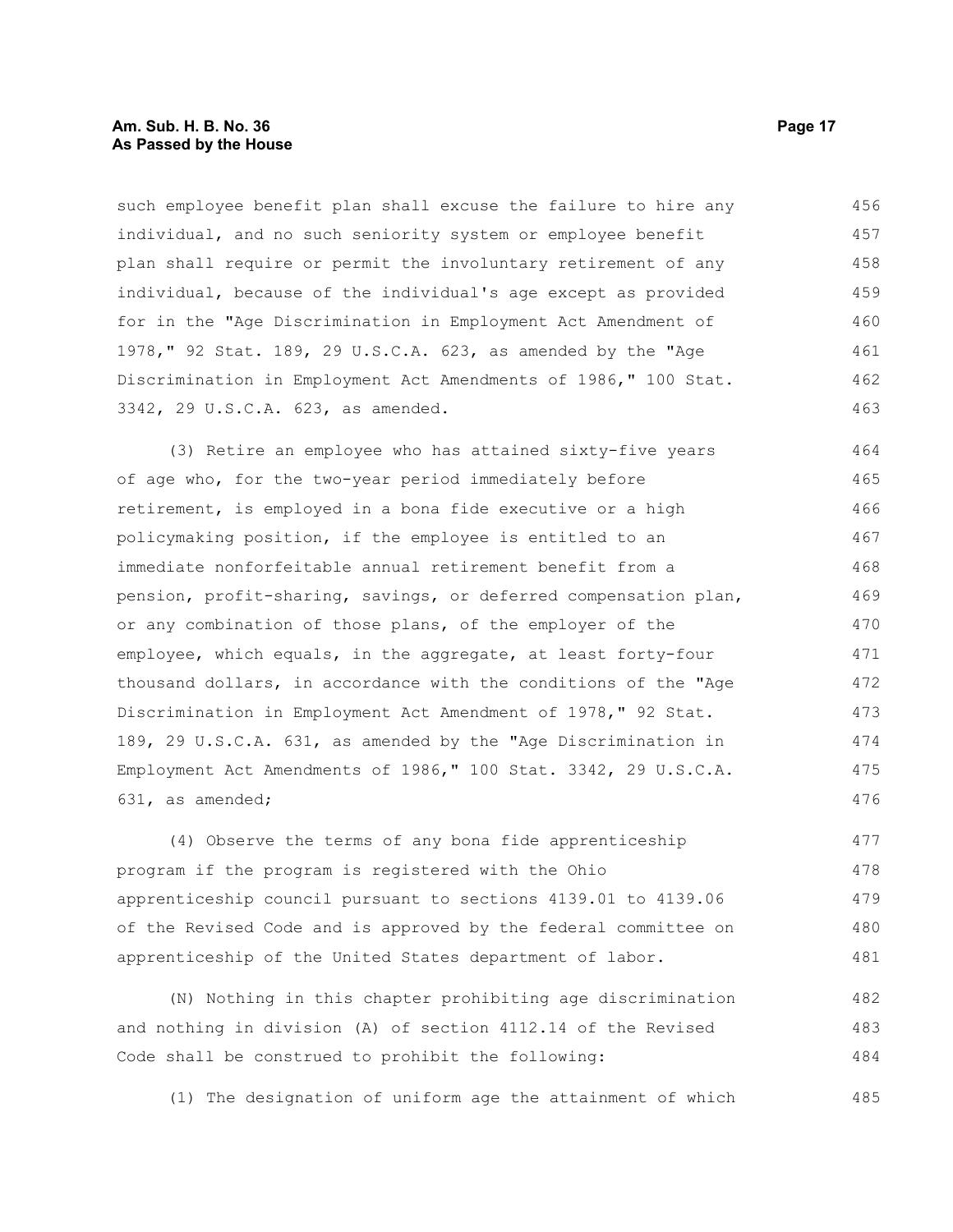is necessary for public employees to receive pension or other retirement benefits pursuant to Chapter 145., 742., 3307., 3309., or 5505. of the Revised Code; 486 487 488

(2) The mandatory retirement of uniformed patrol officers of the state highway patrol as provided in section 5505.16 of the Revised Code; 489 490 491

(3) The maximum age requirements for appointment as a patrol officer in the state highway patrol established by section 5503.01 of the Revised Code; 492 493 494

(4) The maximum age requirements established for original appointment to a police department or fire department in sections 124.41 and 124.42 of the Revised Code; 495 496 497

(5) Any maximum age not in conflict with federal law that may be established by a municipal charter, municipal ordinance, or resolution of a board of township trustees for original appointment as a police officer or firefighter; 498 499 500 501

(6) Any mandatory retirement provision not in conflict with federal law of a municipal charter, municipal ordinance, or resolution of a board of township trustees pertaining to police officers and firefighters; 502 503 504 505

(7) Until January 1, 1994, the mandatory retirement of any employee who has attained seventy years of age and who is serving under a contract of unlimited tenure, or similar arrangement providing for unlimited tenure, at an institution of higher education as defined in the "Education Amendments of 1980," 94 Stat. 1503, 20 U.S.C.A. 1141(a). 506 507 508 509 510 511

(O)(1)(a) Except as provided in division (O)(1)(b) of this section, for purposes of divisions (A) to (E) of this section, a disability does not include any physiological disorder or 512 513 514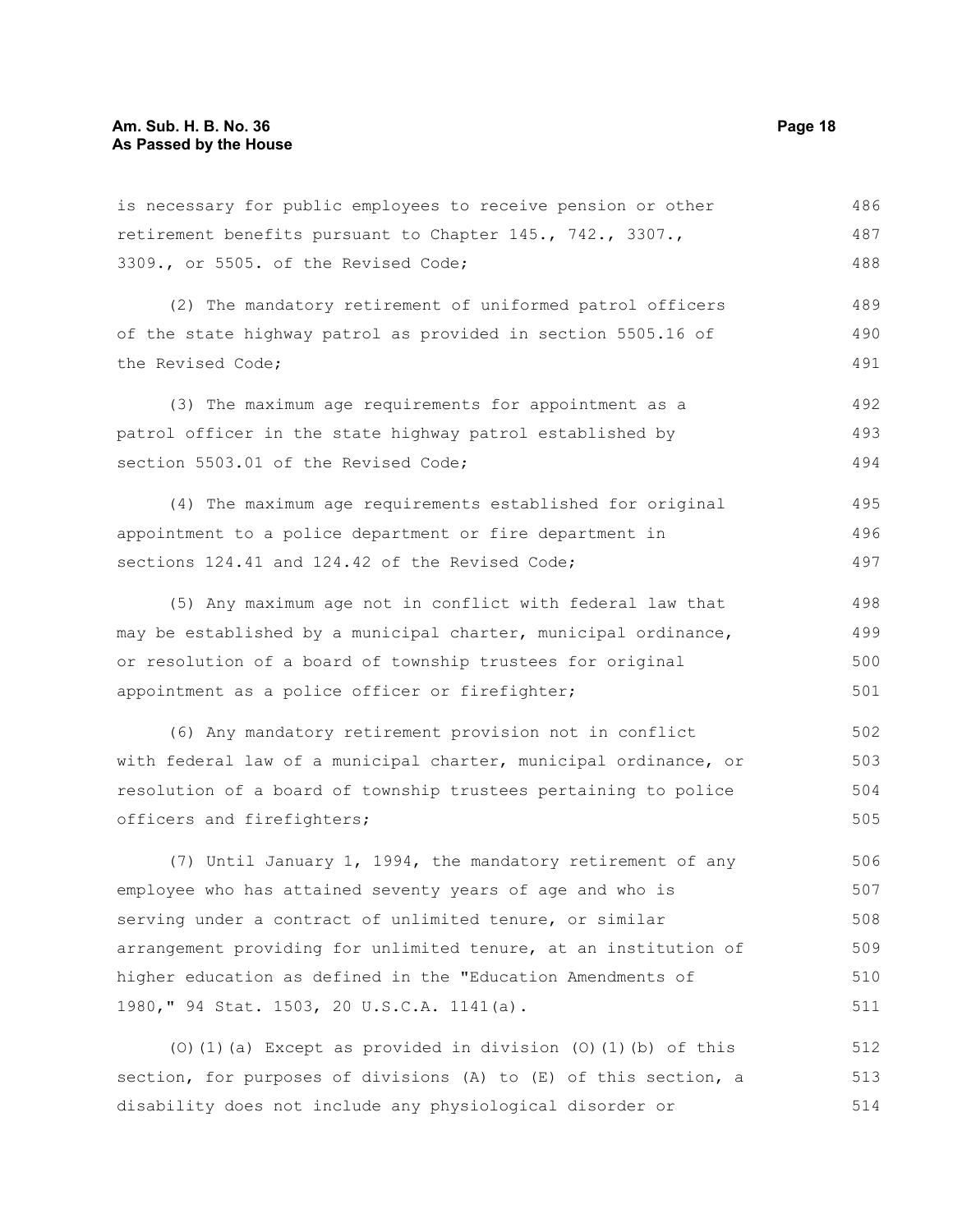### **Am. Sub. H. B. No. 36 Page 19 As Passed by the House**

condition, mental or psychological disorder, or disease or condition caused by an illegal use of any controlled substance by an employee, applicant, or other person, if an employer, employment agency, personnel placement service, labor organization, or joint labor-management committee acts on the basis of that illegal use. 515 516 517 518 519 520

(b) Division (O)(1)(a) of this section does not apply to an employee, applicant, or other person who satisfies any of the following: 521 522 523

(i) The employee, applicant, or other person has successfully completed a supervised drug rehabilitation program and no longer is engaging in the illegal use of any controlled substance, or the employee, applicant, or other person otherwise successfully has been rehabilitated and no longer is engaging in that illegal use. 524 525 526 527 528 529

(ii) The employee, applicant, or other person is participating in a supervised drug rehabilitation program and no longer is engaging in the illegal use of any controlled substance.

(iii) The employee, applicant, or other person is erroneously regarded as engaging in the illegal use of any controlled substance, but the employee, applicant, or other person is not engaging in that illegal use. 534 535 536 537

(2) Divisions (A) to (E) of this section do not prohibit an employer, employment agency, personnel placement service, labor organization, or joint labor-management committee from doing any of the following: 538 539 540 541

(a) Adopting or administering reasonable policies or procedures, including, but not limited to, testing for the 542 543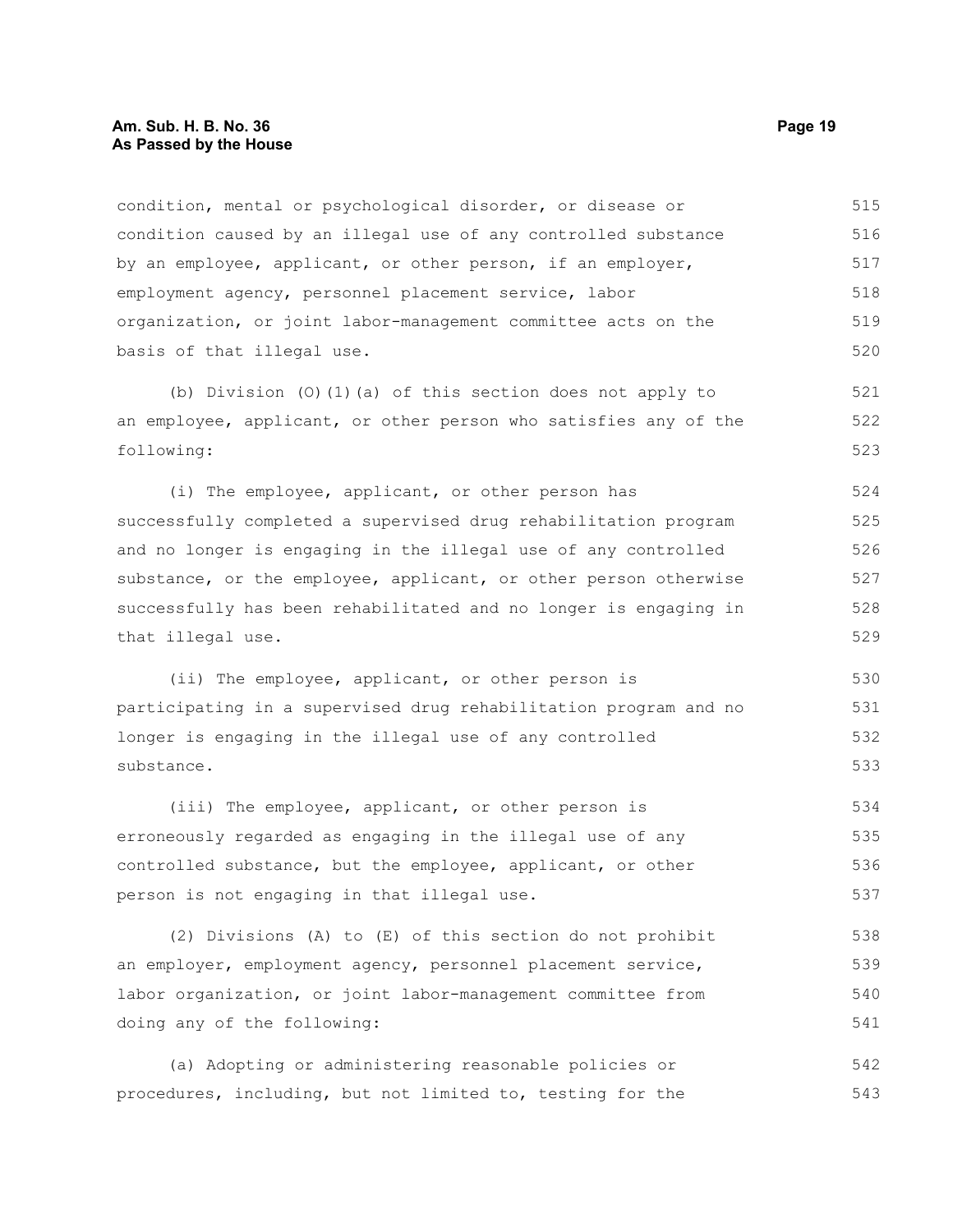illegal use of any controlled substance, that are designed to ensure that an individual described in division (O)(1)(b)(i) or (ii) of this section no longer is engaging in the illegal use of any controlled substance; 544 545 546 547

(b) Prohibiting the illegal use of controlled substances and the use of alcohol at the workplace by all employees;

(c) Requiring that employees not be under the influence of alcohol or not be engaged in the illegal use of any controlled substance at the workplace; 550 551 552

(d) Requiring that employees behave in conformance with the requirements established under "The Drug-Free Workplace Act of 1988," 102 Stat. 4304, 41 U.S.C.A. 701, as amended; 553 554 555

(e) Holding an employee who engages in the illegal use of any controlled substance or who is an alcoholic to the same qualification standards for employment or job performance, and the same behavior, to which the employer, employment agency, personnel placement service, labor organization, or joint labormanagement committee holds other employees, even if any unsatisfactory performance or behavior is related to an employee's illegal use of a controlled substance or alcoholism; 556 557 558 559 560 561 562 563

(f) Exercising other authority recognized in the "Americans with Disabilities Act of 1990," 104 Stat. 327, 42 U.S.C.A. 12101, as amended, including, but not limited to, requiring employees to comply with any applicable federal standards. 564 565 566 567 568

(3) For purposes of this chapter, a test to determine the illegal use of any controlled substance does not include a medical examination. 569 570 571

(4) Division (O) of this section does not encourage, 572